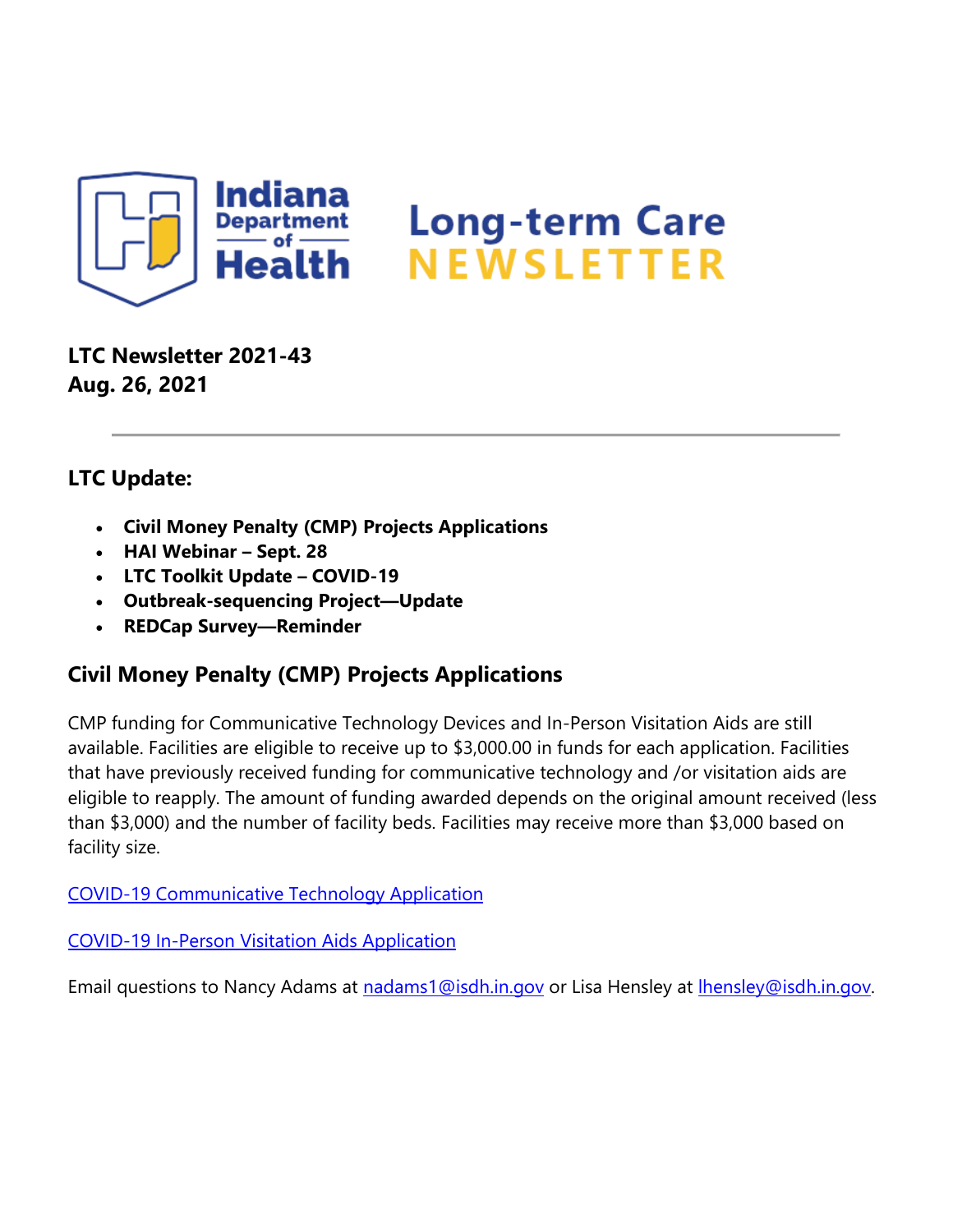### **HAI Webinar – Sept. 28**

The Indiana Department of Health is rebooting the HAI/AR Webinar to provide relevant information related to the current and emerging reportable diseases including the importance of collaboration at all levels from federal, state, local health and facility IP teams.

Upcoming Webinars 2 p.m. (EDT): Sept. 28: The Three Rs: Reach-Out, Reporting, and Resources Nov. 3: *Candida auris* Jan. 25, 2022: Multi-Drug Resistant Organisms

Registration Information: [Healthcare Associated Infections and Antimicrobial Resistance Webinar](https://lnks.gd/l/eyJhbGciOiJIUzI1NiJ9.eyJidWxsZXRpbl9saW5rX2lkIjoxMDIsInVyaSI6ImJwMjpjbGljayIsImJ1bGxldGluX2lkIjoiMjAyMTA4MjYuNDUwODMyNjEiLCJ1cmwiOiJodHRwczovL2NvbnRlbnQuZ292ZGVsaXZlcnkuY29tL2F0dGFjaG1lbnRzL0lOU0RILzIwMjEvMDgvMjYvZmlsZV9hdHRhY2htZW50cy8xOTE2NTUyL0xUQyUyMFdlYmluYXIlMjBGbHllciUyMDguMjUuMjEucGRmIn0.NCVYYl-hl8GP1zceBdNOoHYTjHBbhFN0oI9L1KSpqys/s/1439130268/br/111468125398-l)  **[Flyer](https://lnks.gd/l/eyJhbGciOiJIUzI1NiJ9.eyJidWxsZXRpbl9saW5rX2lkIjoxMDIsInVyaSI6ImJwMjpjbGljayIsImJ1bGxldGluX2lkIjoiMjAyMTA4MjYuNDUwODMyNjEiLCJ1cmwiOiJodHRwczovL2NvbnRlbnQuZ292ZGVsaXZlcnkuY29tL2F0dGFjaG1lbnRzL0lOU0RILzIwMjEvMDgvMjYvZmlsZV9hdHRhY2htZW50cy8xOTE2NTUyL0xUQyUyMFdlYmluYXIlMjBGbHllciUyMDguMjUuMjEucGRmIn0.NCVYYl-hl8GP1zceBdNOoHYTjHBbhFN0oI9L1KSpqys/s/1439130268/br/111468125398-l)** 

## **LTC Toolkit Update – COVID-19**

The COVID-19 LTC Toolkit is being updated to include the most current guidance and recommendations. Please continue to follow the infection control, testing and visitation guidance from the CDC and CMS. Information regarding the updated toolkit will be included in the LTC Newsletter.

#### **Outbreak-sequencing Project—Update**

For the last few weeks, IDOH has conducted outbreak testing and sequencing by collecting specimens for PCR testing. Based on the initial data, using polymerase chain reaction (PCR) for outbreak testing identified few additional cases when compared to point-of-care testing. Based on this data, IDOH recommends that facilities outbreak testing using BinaxNOW or other POC test, and perform confirmatory PCR testing at your usual lab if indicated based on the CDC's [Considerations for Interpretation of Antigen Tests in Long-Term Care Facilities.](https://lnks.gd/l/eyJhbGciOiJIUzI1NiJ9.eyJidWxsZXRpbl9saW5rX2lkIjoxMDMsInVyaSI6ImJwMjpjbGljayIsImJ1bGxldGluX2lkIjoiMjAyMTA4MjYuNDUwODMyNjEiLCJ1cmwiOiJodHRwczovL3d3dy5jb3JvbmF2aXJ1cy5pbi5nb3YvZmlsZXMvdGVzdGluZyUyMGFsZ29yaXRobS5wZGYifQ.UCZjorrDBltmvAdV44ia_uOuGp-7NRBAaf3ZnZFvTrU/s/1439130268/br/111468125398-l)

Please reach out to IDOH if you need assistance with outbreak testing by emailing the COVID-19 long-term care team at [striketeamrequest@isdh.in.gov.](mailto:striketeamrequest@isdh.in.gov) We will share the final results of outbreak PCR and variant analysis.

IDOH is designing a new process to collect samples for the CDC sequencing project and will share details soon. That will involve collecting specimens from already known resident cases only.